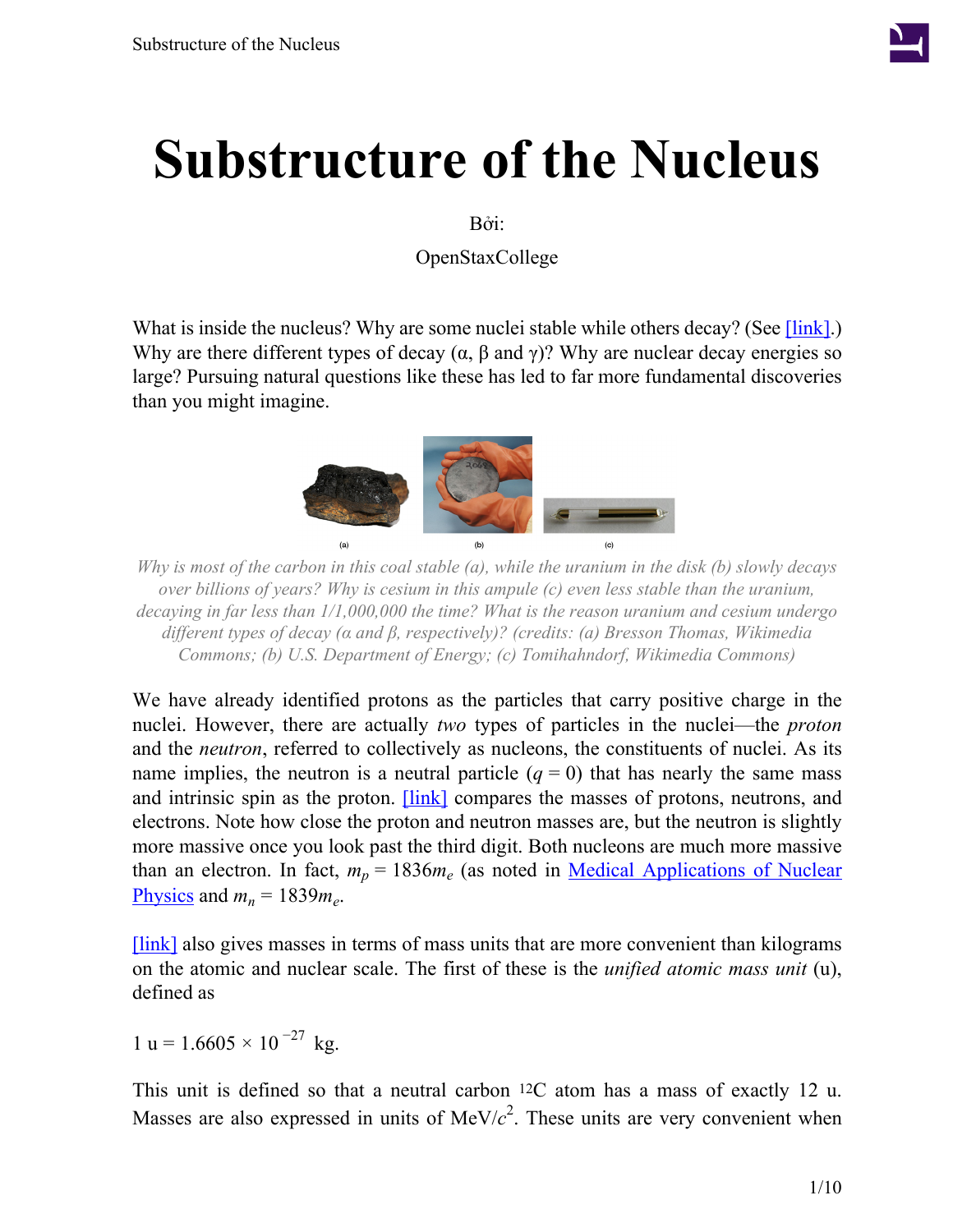considering the conversion of mass into energy (and vice versa), as is so prominent in nuclear processes. Using  $E = mc^2$  and units of *m* in MeV/ $c^2$ , we find that  $c^2$  cancels and *E* comes out conveniently in MeV. For example, if the rest mass of a proton is converted entirely into energy, then

$$
E = mc^2 = (938.27 \text{ MeV}/c^2)c^2 = 938.27 \text{ MeV}.
$$

It is useful to note that 1 u of mass converted to energy produces 931.5 MeV, or

1 u=931.5 MeV/ $c^2$ .

All properties of a nucleus are determined by the number of protons and neutrons it has. A specific combination of protons and neutrons is called a nuclide and is a unique nucleus. The following notation is used to represent a particular nuclide:

*Z <sup>A</sup>*X*N*,

where the symbols *A*, X, *Z* , and *N* are defined as follows: The *number of protons in a nucleus* is the atomic number *Z*, as defined in Medical [Applications](/m42646) of Nuclear Physics. X is the *symbol for the element*, such as Ca for calcium. However, once *Z* is known, the element is known; hence, *Z* and *X* are redundant. For example,  $Z = 20$  is always calcium, and calcium always has *Z* = 20. *N* is the *number of neutrons* in a nucleus. In the notation for a nuclide, the subscript *N* is usually omitted. The symbol *A* is defined as the number of nucleons or the *total number of protons and neutrons*,

 $A = N + Z$ 

where *A* is also called the mass number. This name for *A* is logical; the mass of an atom is nearly equal to the mass of its nucleus, since electrons have so little mass. The mass of the nucleus turns out to be nearly equal to the sum of the masses of the protons and neutrons in it, which is proportional to *A*. In this context, it is particularly convenient to express masses in units of u. Both protons and neutrons have masses close to 1 u, and so the mass of an atom is close to *A* u. For example, in an oxygen nucleus with eight protons and eight neutrons,  $A = 16$ , and its mass is 16 u. As noticed, the unified atomic mass unit is defined so that a neutral carbon atom (actually a 12C atom) has a mass of *exactly* 12 u. Carbon was chosen as the standard, partly because of its importance in organic chemistry (see [Appendix A\)](/m42699).

Masses of the Proton, Neutron, and Electron

<span id="page-1-0"></span>

| $\vert$ Particle $\vert$ Symbol $\vert$ kg |                                                                | $\vert$ MeV $c^2$ $\vert$ |
|--------------------------------------------|----------------------------------------------------------------|---------------------------|
| Proton $ p $                               | $^{+}$ 1.67262 $\times$ 10 $^{-27}$   1.007276 $^{-}$   938.27 |                           |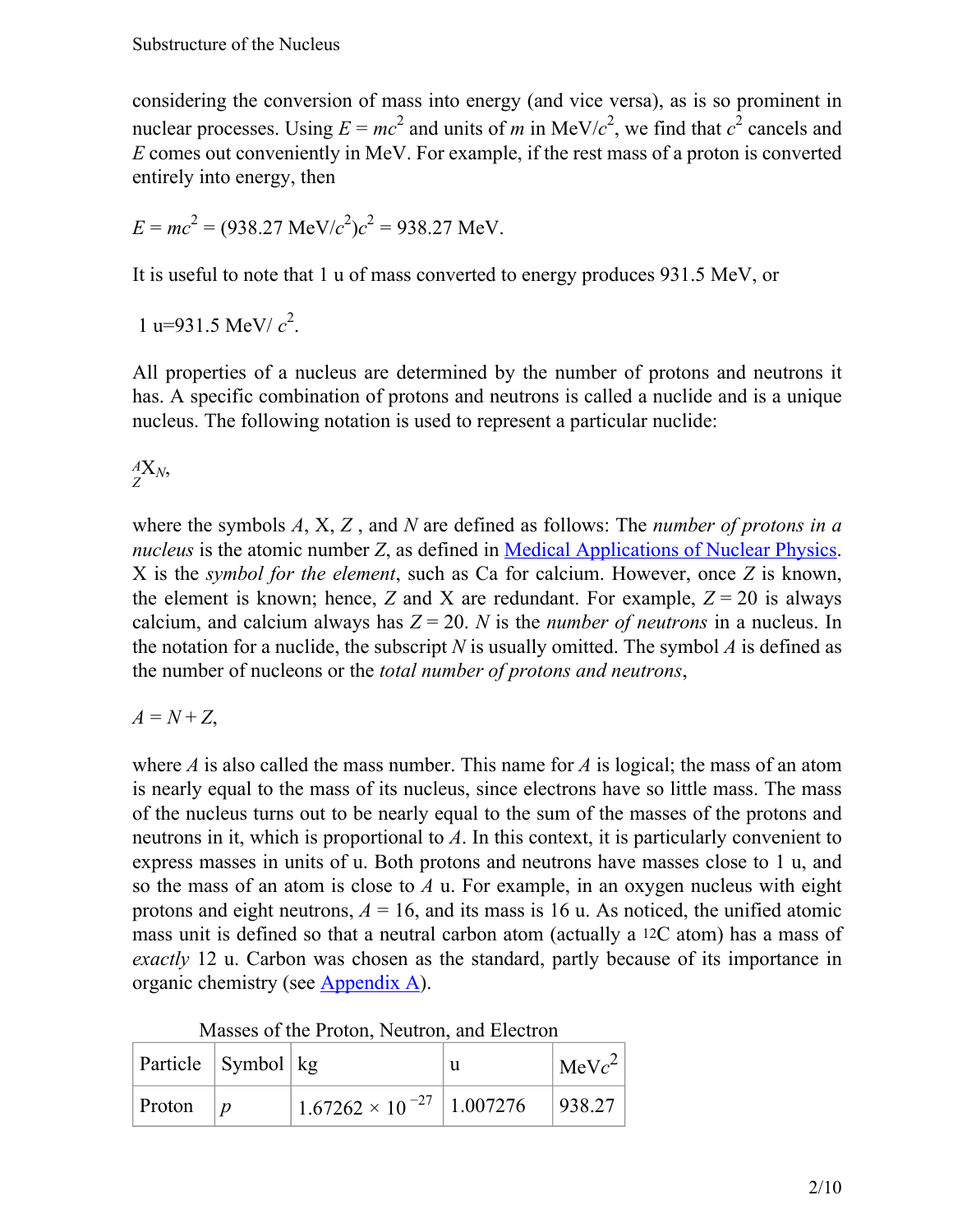| Particle   Symbol   kg |                          | u                       | $\text{MeV}c^2$ |
|------------------------|--------------------------|-------------------------|-----------------|
| Neutron $ n $          | $1.67493\times10^{-27}$  | 1.008665                | 939.57          |
| Electron $ e $         | 9.1094×10 <sup>-31</sup> | $0.00054858 \mid 0.511$ |                 |

Let us look at a few examples of nuclides expressed in the  ${}_{Z}^{A}X_N$  notation. The nucleus of the simplest atom, hydrogen, is a single proton, or  ${}^{1}_{1}H$  (the zero for no neutrons is often omitted). To check this symbol, refer to the periodic table—you see that the atomic number *Z* of hydrogen is 1. Since you are given that there are no neutrons, the mass number *A* is also 1. Suppose you are told that the helium nucleus or  $\alpha$  particle has two protons and two neutrons. You can then see that it is written  ${}^{4}_{2}He_2$ . There is a scarce

form of hydrogen found in nature called deuterium; its nucleus has one proton and one neutron and, hence, twice the mass of common hydrogen. The symbol for deuterium is, thus,  ${}^{2}_{1}H_1$  (sometimes D is used, as for deuterated water D<sub>2</sub>O). An even rarer—and radioactive—form of hydrogen is called tritium, since it has a single proton and two neutrons, and it is written  ${}^{3}_{1}H_2$ . These three varieties of hydrogen have nearly identical

chemistries, but the nuclei differ greatly in mass, stability, and other characteristics. Nuclei (such as those of hydrogen) having the same *Z* and different *N* s are defined to be isotopes of the same element.

There is some redundancy in the symbols *A*, X, *Z*, and *N* . If the element X is known, then *Z* can be found in a periodic table and is always the same for a given element. If both *A* and *X* are known, then *N* can also be determined (first find *Z*; then,  $N = A - Z$ ). Thus the simpler notation for nuclides is

*A*X,

which is sufficient and is most commonly used. For example, in this simpler notation, the three isotopes of hydrogen are  $H$ ,  $2H$ , and  $H$ , while the  $\alpha$  particle is  $H$ e. We read this backward, saying helium-4 for 4He, or uranium-238 for 238U. So for 238U, should we need to know, we can determine that  $Z = 92$  for uranium from the periodic table, and, thus,  $N = 238 - 92 = 146$ .

A variety of experiments indicate that a nucleus behaves something like a tightly packed ball of nucleons, as illustrated in  $[\text{link}]$ . These nucleons have large kinetic energies and, thus, move rapidly in very close contact. Nucleons can be separated by a large force, such as in a collision with another nucleus, but resist strongly being pushed closer together. The most compelling evidence that nucleons are closely packed in a nucleus is that the radius of a nucleus,  $r$ , is found to be given approximately by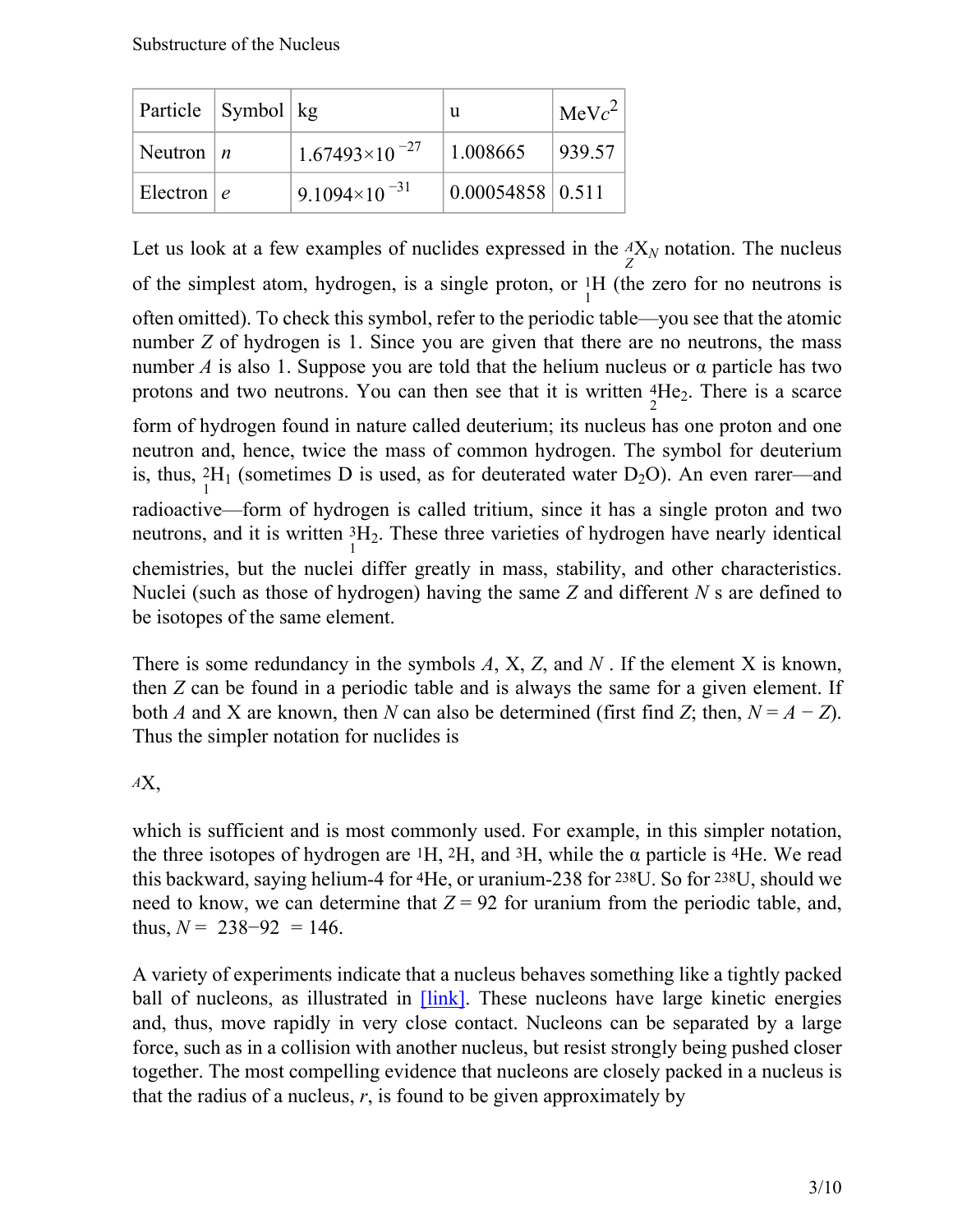Substructure of the Nucleus

$$
r = r_0 A^{1/3},
$$

where  $r_0 = 1.2$  fm and *A* is the mass number of the nucleus. Note that  $r^3 \propto A$ . Since many nuclei are spherical, and the volume of a sphere is  $V = (4/3)\pi r^3$ , we see that  $V \propto A$ —that is, the volume of a nucleus is proportional to the number of nucleons in it. This is what would happen if you pack nucleons so closely that there is no empty space between them.



<span id="page-3-0"></span>Nucleons are held together by nuclear forces and resist both being pulled apart and pushed inside one another. The volume of the nucleus is the sum of the volumes of the nucleons in it, here shown in different colors to represent protons and neutrons.

<span id="page-3-1"></span>How Small and Dense Is a Nucleus?

(a) Find the radius of an iron-56 nucleus. (b) Find its approximate density in kg  $/m<sup>3</sup>$ , approximating the mass of 56Fe to be 56 u.

#### **Strategy and Concept**

(a) Finding the radius of <sup>56</sup>Fe is a straightforward application of  $r = r_0 A^{1/3}$ , given  $A = 56$ . (b) To find the approximate density, we assume the nucleus is spherical (this one actually is), calculate its volume using the radius found in part (a), and then find its density from  $\rho = m/V$ . Finally, we will need to convert density from units of u / fm<sup>3</sup> to  $\text{kg}/\text{m}^3$ .

#### **Solution**

(a) The radius of a nucleus is given by

 $r = r_0 A^{1/3}.$ 

Substituting the values for  $r_0$  and *A* yields

$$
r = (1.2 \text{ fm})(56)^{1/3} = (1.2 \text{ fm})(3.83)
$$
  
= 4.6 fm.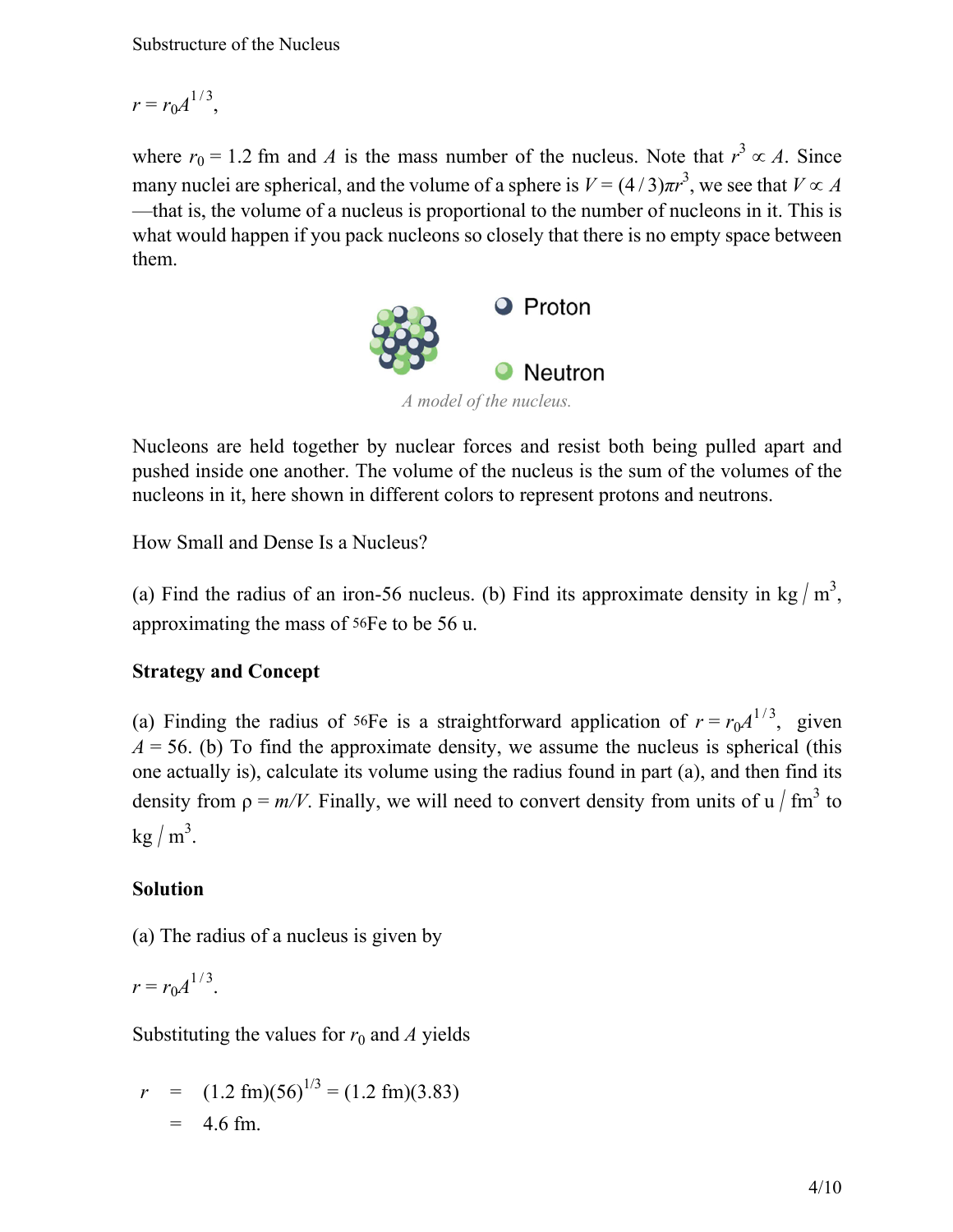(b) Density is defined to be  $\rho = m/V$ , which for a sphere of radius *r* is

$$
\rho = \frac{m}{V} = \frac{m}{(4/3)\pi r^3}.
$$

Substituting known values gives

$$
\rho = \frac{56 \text{ u}}{(1.33)(3.14)(4.6 \text{ fm})^3}
$$

$$
= 0.138 \text{ u/fm}^3.
$$

Converting to units of  $\text{kg}/\text{m}^3$ , we find

$$
\rho = (0.138 \text{ u/fm}^3)(1.66 \times 10^{-27} \text{ kg/u}) \left(\frac{1 \text{ fm}}{10^{-15} \text{ m}}\right)
$$
  
= 2.3 × 10<sup>17</sup> kg/m<sup>3</sup>.

#### **Discussion**

(a) The radius of this medium-sized nucleus is found to be approximately 4.6 fm, and so its diameter is about 10 fm, or  $10^{-14}$  m. In our discussion of Rutherford's discovery of the nucleus, we noticed that it is about  $10^{-15}$  m in diameter (which is for lighter nuclei), consistent with this result to an order of magnitude. The nucleus is much smaller in diameter than the typical atom, which has a diameter of the order of  $10^{-10}$  m.

(b) The density found here is so large as to cause disbelief. It is consistent with earlier discussions we have had about the nucleus being very small and containing nearly all of the mass of the atom. Nuclear densities, such as found here, are about  $2 \times 10^{14}$  times greater than that of water, which has a density of "only"  $10^3$  kg/m<sup>3</sup>. One cubic meter of nuclear matter, such as found in a neutron star, has the same mass as a cube of water 61 km on a side.

#### **Nuclear Forces and Stability**

What forces hold a nucleus together? The nucleus is very small and its protons, being positive, exert tremendous repulsive forces on one another. (The Coulomb force increases as charges get closer, since it is proportional to  $1/r^2$ , even at the tiny distances found in nuclei.) The answer is that two previously unknown forces hold the nucleus together and make it into a tightly packed ball of nucleons. These forces are called the *weak and strong nuclear forces*. Nuclear forces are so short ranged that they fall to zero strength when nucleons are separated by only a few fm. However, like glue, they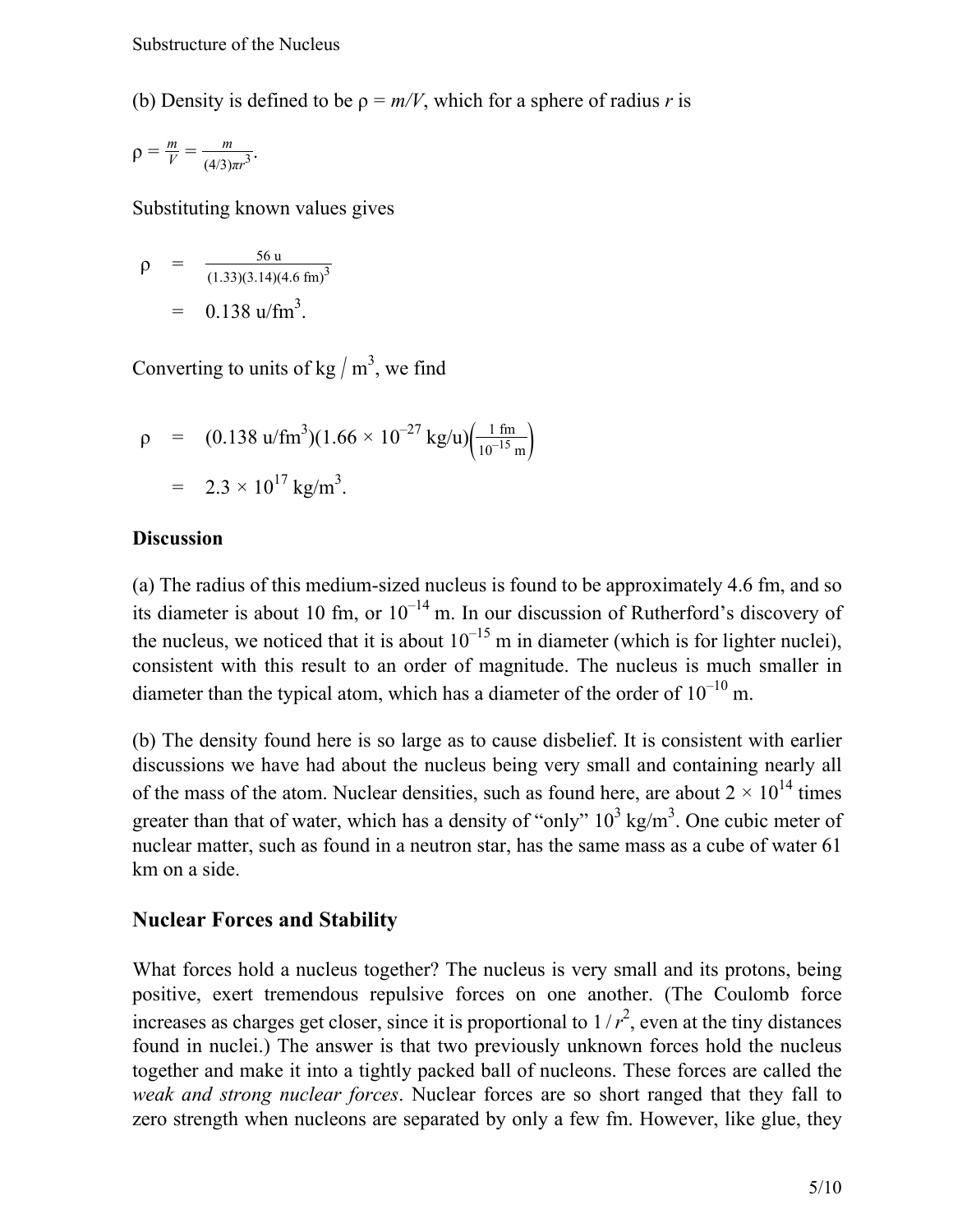are strongly attracted when the nucleons get close to one another. The strong nuclear force is about 100 times more attractive than the repulsive EM force, easily holding the nucleons together. Nuclear forces become extremely repulsive if the nucleons get too close, making nucleons strongly resist being pushed inside one another, something like ball bearings.

The fact that nuclear forces are very strong is responsible for the very large energies emitted in nuclear decay. During decay, the forces do work, and since work is force times the distance ( $W = Fd \cos \theta$ ), a large force can result in a large emitted energy. In fact, we know that there are *two* distinct nuclear forces because of the different types of nuclear decay—the strong nuclear force is responsible for  $\alpha$  decay, while the weak nuclear force is responsible for β decay.

<span id="page-5-0"></span>The many stable and unstable nuclei we have explored, and the hundreds we have not discussed, can be arranged in a table called the chart of the nuclides, a simplified version of which is shown in [\[link\]](#page-5-0). Nuclides are located on a plot of *N* versus *Z*. Examination of a detailed chart of the nuclides reveals patterns in the characteristics of nuclei, such as stability, abundance, and types of decay, analogous to but more complex than the systematics in the periodic table of the elements.



*Simplified chart of the nuclides, a graph of N versus Z for known nuclides. The patterns of stable and unstable nuclides reveal characteristics of the nuclear forces. The dashed line is for*  $N = Z$ . *Numbers along diagonals are mass numbers A.*

In principle, a nucleus can have any combination of protons and neutrons, but  $[\text{link}]$ shows a definite pattern for those that are stable. For low-mass nuclei, there is a strong tendency for *N* and *Z* to be nearly equal. This means that the nuclear force is more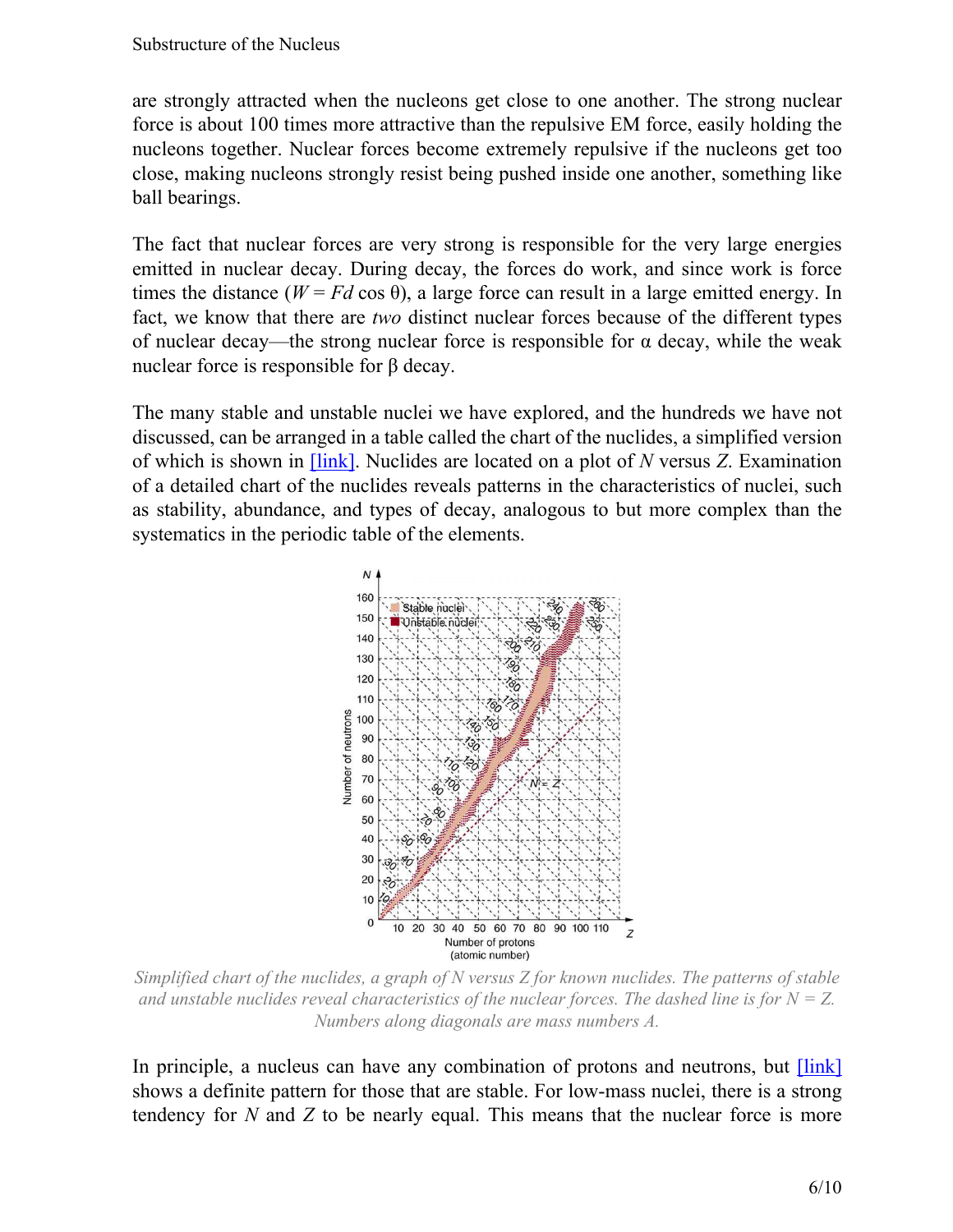attractive when  $N = Z$ . More detailed examination reveals greater stability when N and *Z* are even numbers—nuclear forces are more attractive when neutrons and protons are in pairs. For increasingly higher masses, there are progressively more neutrons than protons in stable nuclei. This is due to the ever-growing repulsion between protons. Since nuclear forces are short ranged, and the Coulomb force is long ranged, an excess of neutrons keeps the protons a little farther apart, reducing Coulomb repulsion. Decay modes of nuclides out of the region of stability consistently produce nuclides closer to the region of stability. There are more stable nuclei having certain numbers of protons and neutrons, called magic numbers. Magic numbers indicate a shell structure for the nucleus in which closed shells are more stable. Nuclear shell theory has been very successful in explaining nuclear energy levels, nuclear decay, and the greater stability of nuclei with closed shells. We have been producing ever-heavier transuranic elements since the early 1940s, and we have now produced the element with  $Z = 118$ . There are theoretical predictions of an island of relative stability for nuclei with such high *Z* s.



*The German-born American physicist Maria Goeppert Mayer (1906–1972) shared the 1963 Nobel Prize in physics with J. Jensen for the creation of the nuclear shell model. This successful nuclear model has nucleons filling shells analogous to electron shells in atoms. It was inspired by patterns observed in nuclear properties. (credit: Nobel Foundation via Wikimedia Commons)*

### **Section Summary**

• Two particles, both called nucleons, are found inside nuclei. The two types of nucleons are protons and neutrons; they are very similar, except that the proton is positively charged while the neutron is neutral. Some of their characteristics are given in [\[link\]](#page-1-0) and compared with those of the electron. A mass unit convenient to atomic and nuclear processes is the unified atomic mass unit (u), defined to be

 $1 u = 1.6605 \times 10^{-27} kg = 931.46 MeV/c^2$ .

• A nuclide is a specific combination of protons and neutrons, denoted by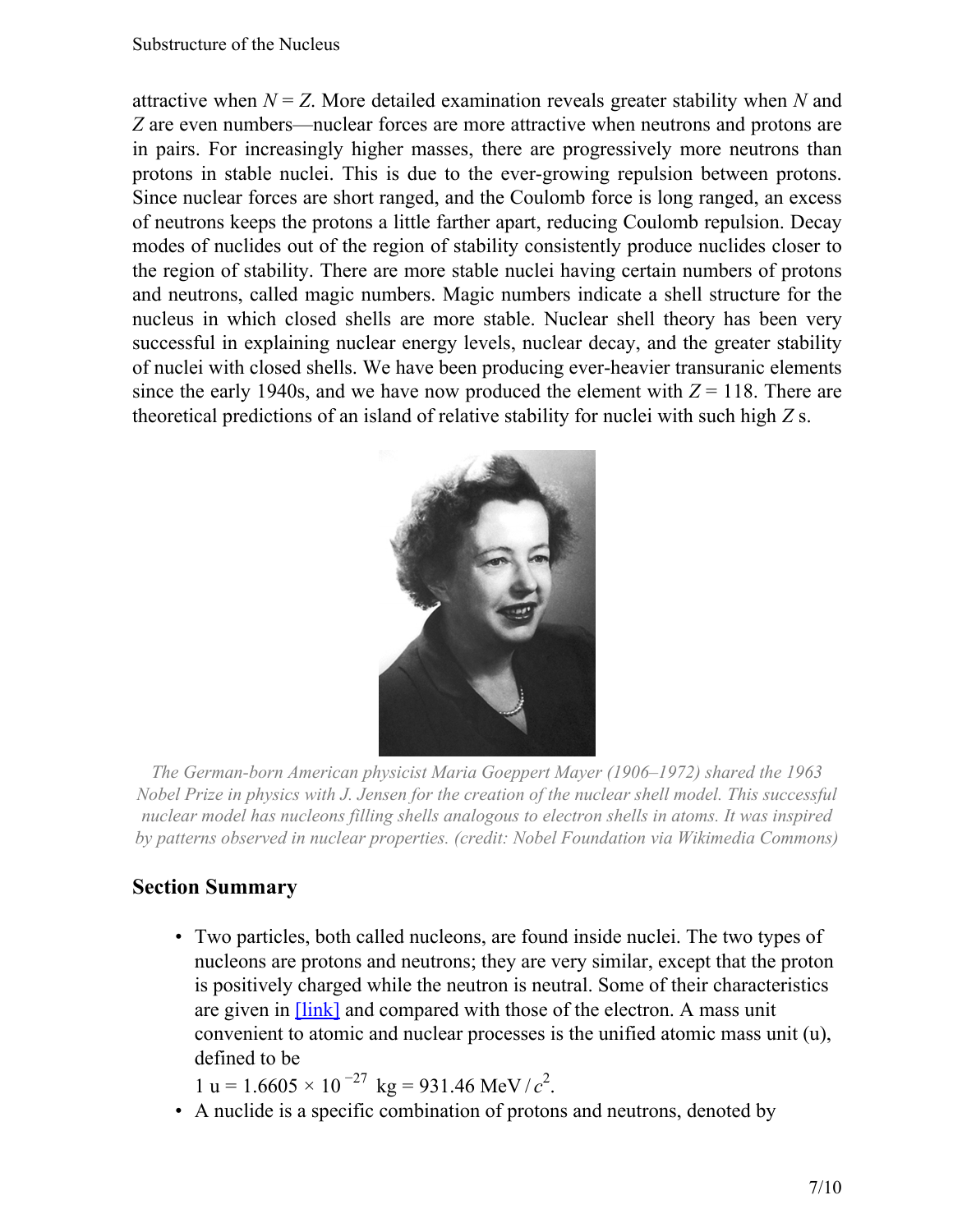$^{A}_{Z}$ X<sub>*N*</sub> or simply<sup>A</sup>X,

*Z* is the number of protons or atomic number, X is the symbol for the element, *N* is the number of neutrons, and *A* is the mass number or the total number of protons and neutrons,

 $A = N + Z$ .

- Nuclides having the same *Z* but different *N* are isotopes of the same element.
- The radius of a nucleus, *r*, is approximately

 $r = r_0 A^{1/3},$ 

where  $r_0 = 1.2$  fm. Nuclear volumes are proportional to *A*. There are two nuclear forces, the weak and the strong. Systematics in nuclear stability seen on the chart of the nuclides indicate that there are shell closures in nuclei for values of *Z* and *N* equal to the magic numbers, which correspond to highly stable nuclei.

## **Conceptual Questions**

The weak and strong nuclear forces are basic to the structure of matter. Why we do not experience them directly?

Define and make clear distinctions between the terms neutron, nucleon, nucleus, nuclide, and neutrino.

What are isotopes? Why do different isotopes of the same element have similar chemistries?

## **Problems & Exercises**

Verify that a 2.3  $\times$  10<sup>17</sup> kg mass of water at normal density would make a cube 60 km on a side, as claimed in [\[link\]](#page-3-1). (This mass at nuclear density would make a cube 1.0 m on a side.)

$$
m = \rho V = \rho d^3 \quad \Rightarrow \quad a = \left(\frac{m}{\rho}\right)^{1/3} = \left(\frac{2.3 \times 10^{17} \text{ kg}}{1000 \text{ kg/m}^3}\right)^{\frac{1}{3}}
$$

$$
= 61 \times 10^3 \text{ m} = 61 \text{ km}
$$

Find the length of a side of a cube having a mass of 1.0 kg and the density of nuclear matter, taking this to be  $2.3 \times 10^{17}$  kg/m<sup>3</sup>.

What is the radius of an  $\alpha$  particle?

1.9 fm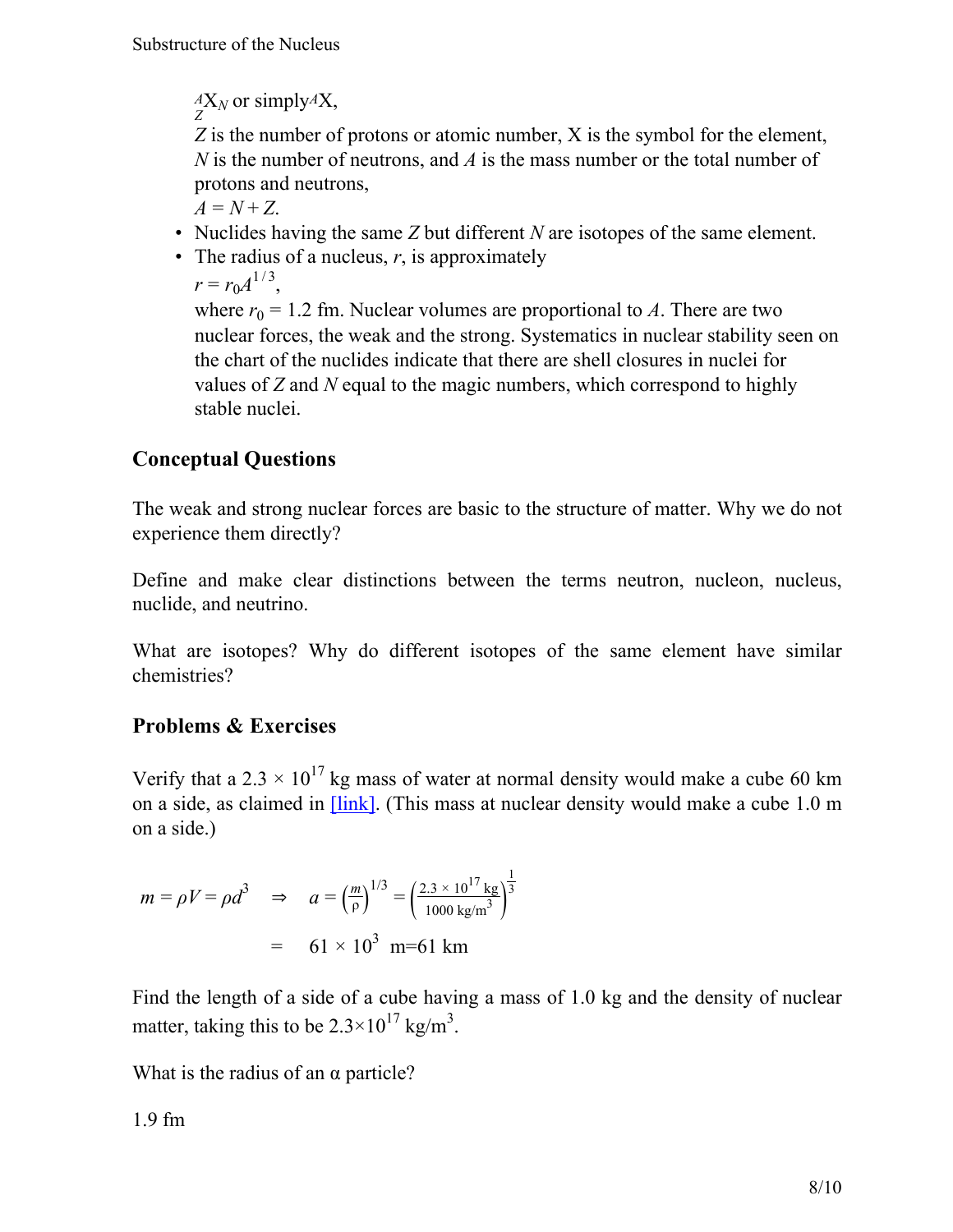Find the radius of a 238Pu nucleus. 238Pu is a manufactured nuclide that is used as a power source on some space probes.

(a) Calculate the radius of 58Ni, one of the most tightly bound stable nuclei.

(b) What is the ratio of the radius of 58Ni to that of 258Ha, one of the largest nuclei ever made? Note that the radius of the largest nucleus is still much smaller than the size of an atom.

(a) 4.6 fm

(b) 0.61 to 1

The unified atomic mass unit is defined to be 1 u =  $1.6605 \times 10^{-27}$  kg. Verify that this amount of mass converted to energy yields 931.5 MeV. Note that you must use fourdigit or better values for *c* and ∣*qe*∣.

<span id="page-8-0"></span>What is the ratio of the velocity of a  $\beta$  particle to that of an  $\alpha$  particle, if they have the same nonrelativistic kinetic energy?

85.4 to 1

If a 1.50-cm-thick piece of lead can absorb 90.0% of the  $\gamma$  rays from a radioactive source, how many centimeters of lead are needed to absorb all but 0.100% of the γ rays?

The detail observable using a probe is limited by its wavelength. Calculate the energy of a γ-ray photon that has a wavelength of  $1 \times 10^{-16}$  m, small enough to detect details about one-tenth the size of a nucleon. Note that a photon having this energy is difficult to produce and interacts poorly with the nucleus, limiting the practicability of this probe.

12.4 GeV

(a) Show that if you assume the average nucleus is spherical with a radius  $r = r_0 A^{1/3}$ , and with a mass of *A* u, then its density is independent of *A*.

(b) Calculate that density in  $u/m<sup>3</sup>$  and kg/m<sup>3</sup>, and compare your results with those found in [\[link\]](#page-3-1) for 56Fe.

What is the ratio of the velocity of a 5.00-MeV  $\beta$  ray to that of an  $\alpha$  particle with the same kinetic energy? This should confirm that βs travel much faster than αs even when relativity is taken into consideration. (See also  $\boxed{\text{link}}$ .)

19.3 to 1